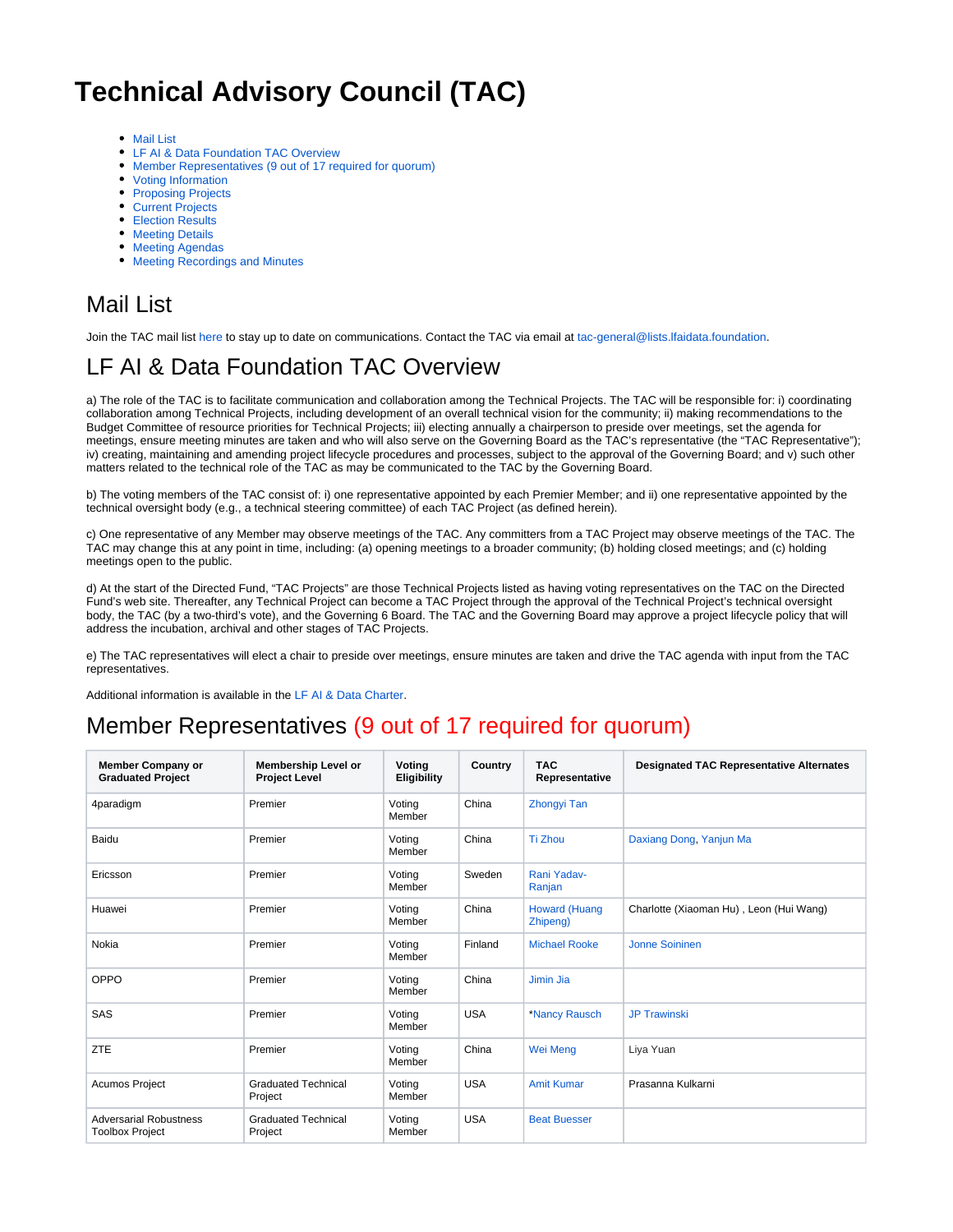| <b>Angel Project</b>   | <b>Graduated Technical</b><br>Project | Voting<br>Member | China      | Bruce Tao                 | Huaming Rao                                                                       |
|------------------------|---------------------------------------|------------------|------------|---------------------------|-----------------------------------------------------------------------------------|
| Egeria Project         | <b>Graduated Technical</b><br>Project | Voting<br>Member | UK.        | <b>Mandy Chessell</b>     | Nigel Jones, David Radley, Maryna Strelchuk, Lju<br>pcho Palashevski, Chris Grote |
| <b>Flyte Project</b>   | <b>Graduated Technical</b><br>Project | Voting<br>Member | <b>USA</b> | Ketan Umare               |                                                                                   |
| <b>Horovod Project</b> | <b>Graduated Technical</b><br>Project | Voting<br>Member | <b>USA</b> | <b>Travis Addair</b>      |                                                                                   |
| Milvus Project         | <b>Graduated Technical</b><br>Project | Voting<br>Member | China      | <b>Xiaofan Luan</b>       | Jun Gu                                                                            |
| <b>ONNX Project</b>    | <b>Graduated Technical</b><br>Project | Voting<br>Member | <b>USA</b> | Alexandre<br>Eichenberger | Prasanth Pulavarthi, Jim Spohrer                                                  |
| Pyro Project           | <b>Graduated Technical</b><br>Project | Voting<br>Member | <b>USA</b> | <b>Fritz Obermeyer</b>    |                                                                                   |

\*Current TAC Chairperson

### <span id="page-1-0"></span>Voting Information

In various situations, the LF AI & Data Foundation TAC shall hold a vote. These votes can happen on the phone, email, or via a voting service, when appropriate. TAC members can either respond "agree, yes, +1", "disagree, no, -1", or "abstain".

a) Quorum for Governing Board and Committee meetings will require fifty percent of the voting representatives. If advance notice of the meeting has been given per normal means and timing, the Governing Board may continue to meet even if quorum is not met, but will be prevented from making any decisions at the meeting.

b) Ideally decisions will be made based on consensus. If, however, any decision requires a vote to move forward, the representatives of the Governing Board or Committee, as applicable, will vote on a one vote per voting representative basis.

c) Except as provided in Section 16.a., decisions by vote at a meeting will require a simple majority vote, provided quorum is met. Except as provided in Section 16.a., decisions by electronic vote without a meeting will require a majority of all voting representatives.

d) In the event of a tied vote with respect to an action that cannot be resolved by the Governing Board, the Chair may refer the matter to the LF for assistance in reaching a decision. If there is a tied vote in any Committee that cannot be resolved, the matter may be referred to the Governing Board.

Additional information is available in the [LF AI & Data Charter](https://lfaidata.foundation/about/charter/).

## <span id="page-1-1"></span>Proposing Projects

Visit [LF AI & Data GitHub](https://github.com/lfai) to review the LF AI & Data Project Proposal Process and Project Lifecycle documentation.

### <span id="page-1-2"></span>Current Projects

For a list of all projects, visit the [LF AI & Data Wiki home page](https://wiki.lfaidata.foundation/) home page.

#### <span id="page-1-3"></span>Election Results

For information on TAC Chairperson election results history, visit the [LF AI & Data Election Results History](https://wiki.lfaidata.foundation/pages/viewpage.action?pageId=18481529) page.

#### <span id="page-1-4"></span>Meeting Details

TAC meetings are open to the public and held every other Thursday from 6am-7am PT. Meeting invites are managed from the [https://lists.lfaidata.](mailto:tac-general@lists.lfaidata.foundation) [foundation/g/tac-general](mailto:tac-general@lists.lfaidata.foundation) sub-group (mail list) within the [LF AI & Data Foundation Groups.io](https://lists.lfaidata.foundation/g/main/subgroups) account.

**Visit the [Community Meetings & Calendar](https://wiki.lfai.foundation/pages/viewpage.action?pageId=7733361) page for instructions on how to subscribe to the meetings.**

The meetings can be accessed as follows:

- Join from PC, Mac, Linux, iOS or Android: <https://zoom.us/j/430697670>
- Or iPhone one-tap
	- US: +16465588656,,430697670# or +16699006833,,430697670#

• Or Telephone:

- Dial(for higher quality, dial a number based on your current location):
	- US: +1 646 558 8656 or +1 669 900 6833 or +1 855 880 1246 (Toll Free) or +1 877 369 0926 (Toll Free)
	- Meeting ID: 430 697 670
	- International numbers available: <https://zoom.us/u/achYtcw7uN>

#### <span id="page-1-5"></span>Meeting Agendas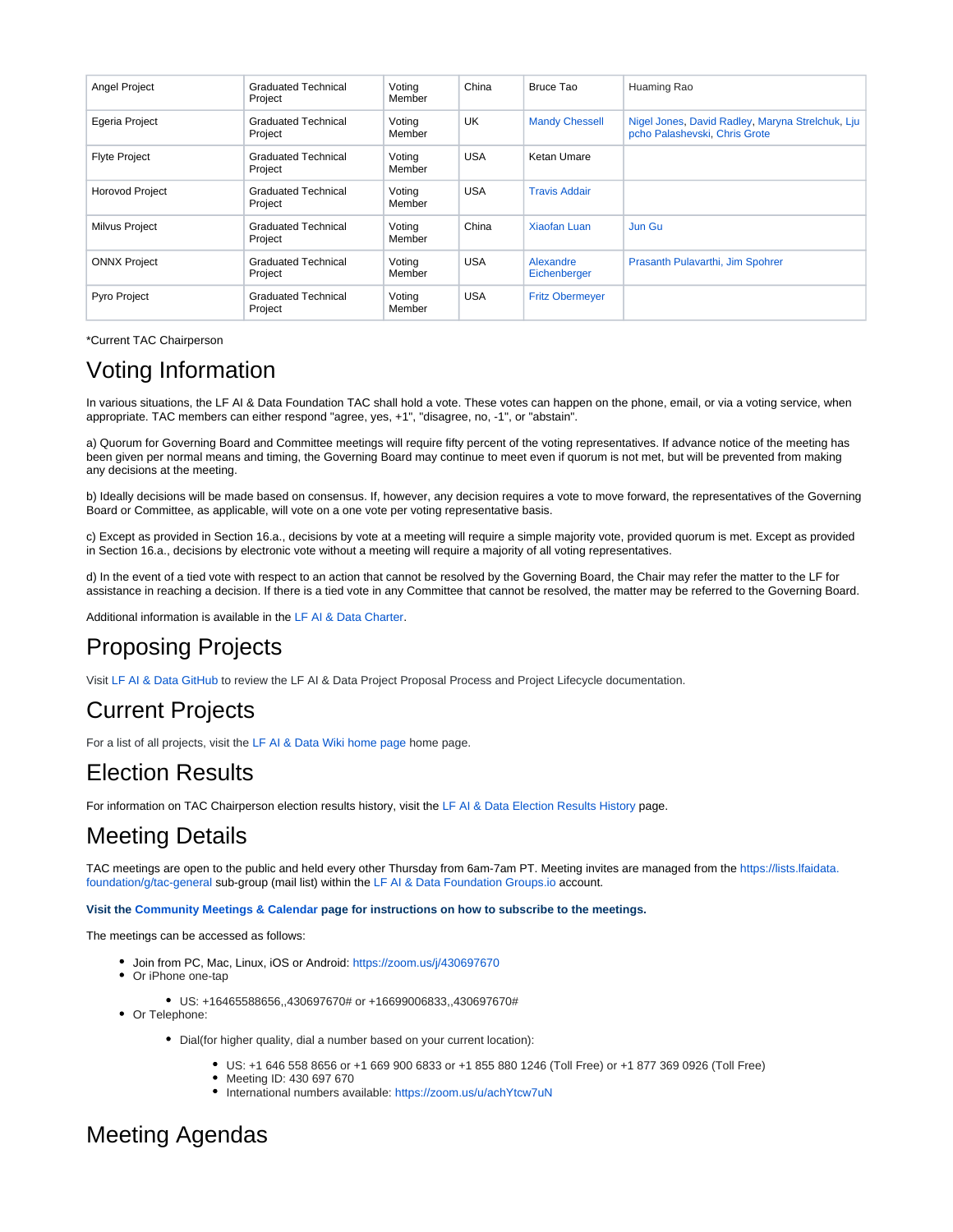All meeting agendas, content, and minutes are distributed via [tac-general@lists.lfaidata.foundation](mailto:tac-general@lists.lfaidata.foundation) mail list. Subscribe to the TAC mail list [here.](https://lists.lfaidata.foundation/g/tac-general)

## <span id="page-2-0"></span>Meeting Recordings and Minutes

Past meeting content (decks/minutes) is also available in the [tac-general@lists.lfaidata.foundation mail list message archive in Groups.io](https://lists.lfaidata.foundation/g/tac-general/topics).

- June 2, 2022 [recording](https://wiki.lfaidata.foundation/download/attachments/7733341/GMT20220602-130320_Recording_3840x2160.mp4?version=1&modificationDate=1655292294855&api=v2)[/deck](https://wiki.lfaidata.foundation/download/attachments/7733341/June%202%2C%202022_LF%20AI%20TAC%20Deck.pdf?version=1&modificationDate=1655292253941&api=v2)[/minutes](https://wiki.lfaidata.foundation/download/attachments/7733341/June%202%2C%202022_LFAIDATA%20TAC%20Minutes%20Distribution.pdf?version=1&modificationDate=1655292222175&api=v2)
	- ML Ops new committee proposal
- May 05, 2022 [recording](https://wiki.lfaidata.foundation/download/attachments/7733341/GMT20220505-130651_Recording_3840x2160.mp4?version=1&modificationDate=1654139644000&api=v2)[/deck](https://wiki.lfaidata.foundation/download/attachments/7733341/May%205%2C%202022_LF%20AI%20TAC%20Deck.pdf?version=1&modificationDate=1654139449000&api=v2)[/minutes](https://wiki.lfaidata.foundation/download/attachments/7733341/May%205%2C%202022_LFAIDATA%20TAC%20Minutes%20Distribution.pdf?version=1&modificationDate=1654139475000&api=v2)
	- Synthetic Biology Open Computing Foundation Presentation
		- Machine Learning Security
- April 21, 2022 [recording](https://wiki.lfaidata.foundation/download/attachments/7733341/GMT20220421-130228_Recording_3840x2160.mp4?version=1&modificationDate=1651699977000&api=v2)[/deck](https://wiki.lfaidata.foundation/download/attachments/7733341/April%2021%2C%202022_LF%20AI%20TAC%20Deck%20%281%29.pdf?version=2&modificationDate=1651700083000&api=v2)[/minutes](https://wiki.lfaidata.foundation/download/attachments/7733341/April%2021%2C%202022_LFAIDATA%20TAC%20Minutes%20Distribution.pdf?version=1&modificationDate=1651699718000&api=v2)
	- DataOps committee update BI&AI committee update
	- Outreach committee update
- April 7, 2022 [recording](https://wiki.lfaidata.foundation/download/attachments/7733341/GMT20220407-130241_Recording_3840x2160.mp4?version=1&modificationDate=1650500756000&api=v2)[/deck/](https://wiki.lfaidata.foundation/download/attachments/7733341/April%207%2C%202022_LF%20AI%20TAC%20Deck%20%281%29.pdf?version=1&modificationDate=1650500517000&api=v2)[minutes](https://wiki.lfaidata.foundation/download/attachments/7733341/April%207%2C%202022_LFAIDATA%20TAC%20Minutes%20Distribution.pdf?version=1&modificationDate=1650500547000&api=v2)
	- RosaeNLG annual review
		- 1chipML new project
- March 24, 2022 [recording](https://wiki.lfaidata.foundation/download/attachments/7733341/GMT20220324-130226_Recording_3840x2160.mp4?version=1&modificationDate=1649079185000&api=v2)[/deck](https://wiki.lfaidata.foundation/download/attachments/7733341/March%2024%2C%202022_LF%20AI%20TAC%20Deck.pdf?version=1&modificationDate=1649078971000&api=v2)[/minutes](https://wiki.lfaidata.foundation/download/attachments/7733341/March%2024%2C%202022_LFAIDATA%20TAC%20Minutes%20Distribution.pdf?version=1&modificationDate=1649078919000&api=v2)
	- Interpretable Deep Learning
	- Datashim annual review
	- Outreach Committee update
- March 10, 2022 [recording](https://wiki.lfaidata.foundation/download/attachments/7733341/GMT20220310-140142_Recording_3840x2160.mp4?version=1&modificationDate=1646937841000&api=v2)[/deck](https://wiki.lfaidata.foundation/download/attachments/7733341/March%2010%2C%202022_LF%20AI%20TAC%20Deck.pdf?version=1&modificationDate=1646937970000&api=v2)[/minutes](https://wiki.lfaidata.foundation/download/attachments/7733341/March%2010%2C%202022_LFAIDATA%20TAC%20Minutes%20Distribution.pdf?version=2&modificationDate=1646939069000&api=v2)
	- THOTH overview
	- MlWorkflow & Interop Committee: progress update presentation
	- on the dataset license compliance initiative
- February 24, 2022 no meeting
- February 10, 2022 [recording](https://wiki.lfaidata.foundation/download/attachments/7733341/GMT20220210-140316_Recording_3840x2160.mp4?version=1&modificationDate=1645056817000&api=v2)[/deck](https://wiki.lfaidata.foundation/download/attachments/7733341/February%2010%2C%202022_LF%20AI%20TAC%20Deck%20%281%29.pdf?version=1&modificationDate=1645056252000&api=v2)[/minutes](https://wiki.lfaidata.foundation/download/attachments/7733341/February%2010%2C%202022_LFAIDATA%20TAC%20Minutes%20Distribution.pdf?version=1&modificationDate=1645056137000&api=v2)
	- Kompute sandbox graduation proposal
	- Overview of the Collaboration of Egeria, OpenLineage, and Marquez
	- January 27, 2022 [recording/](https://wiki.lfaidata.foundation/download/attachments/7733341/GMT20220127-140219_Recording_3840x2160.mp4?version=1&modificationDate=1643716019000&api=v2)[deck/](https://wiki.lfaidata.foundation/download/attachments/7733341/January%2027%2C%202022_LF%20AI%20TAC%20Deck.pdf?version=1&modificationDate=1643715756000&api=v2)[minutes](https://wiki.lfaidata.foundation/download/attachments/7733341/January%2027%2C%202022_LFAIDATA%20TAC%20Minutes%20Distribution.pdf?version=1&modificationDate=1643715789000&api=v2)
		- Artigraph Incubation project
- January 13, 2022 [recording/](https://wiki.lfaidata.foundation/download/attachments/7733341/GMT20220113-140133_Recording_3840x2160.mp4?version=1&modificationDate=1643112808000&api=v2)[deck/](https://wiki.lfaidata.foundation/download/attachments/7733341/January%2013%2C%202022_LF%20AI%20TAC%20Deck.pdf?version=1&modificationDate=1643112506000&api=v2)[minutes](https://wiki.lfaidata.foundation/download/attachments/7733341/January%2013%2C%202022_LFAIDATA%20TAC%20Minutes%20Distribution.pdf?version=1&modificationDate=1643112531000&api=v2)
	- Ethics in AI for Healthcare
	- Google Summer of Code Mentor proposal update
		- ART project graduation
- December 30, 2021 no meeting, cancelled for holiday
- December 16, 2021 [recording/](https://wiki.lfaidata.foundation/download/attachments/7733341/GMT20211216-140152_Recording_1920x1080.mp4?version=1&modificationDate=1641153243000&api=v2)[deck/](https://wiki.lfaidata.foundation/download/attachments/7733341/December%2016%2C%202021_LF%20AI%20TAC%20Deck.pdf?version=1&modificationDate=1641153064000&api=v2)[minutes](https://wiki.lfaidata.foundation/download/attachments/7733341/December%2016%2C%202021_LFAIDATA%20TAC%20Minutes%20Distribution.pdf?version=1&modificationDate=1641153036000&api=v2)
	- Datapractices.org annual project review
	- ML Workflow Committee: Challenges and proposed solutions for dataset license compliance
- December 02, 2021 [recording/](https://wiki.lfaidata.foundation/download/attachments/7733341/GMT20211202-140141_Recording_3440x1440.mp4?version=1&modificationDate=1638632063000&api=v2)[deck/](https://wiki.lfaidata.foundation/download/attachments/7733341/December%202%2C%202021_LF%20AI%20TAC%20Deck.pdf?version=1&modificationDate=1638631938000&api=v2)[minutes](https://wiki.lfaidata.foundation/download/attachments/7733341/December%202%2C%202021_LFAIDATA%20TAC%20Minutes%20Distribution.pdf?version=1&modificationDate=1638631961000&api=v2)
	- Flyte Graduation proposal
	- Janusgraph annual review
	- Update from Outreach Committee
- November 18, 2021 [recording/](https://wiki.lfaidata.foundation/download/attachments/7733341/GMT20211118-140432_Recording_2560x1416.mp4?version=1&modificationDate=1637937002000&api=v2)[deck/](https://wiki.lfaidata.foundation/download/attachments/7733341/November%2018%2C%202021_LF%20AI%20TAC%20Deck.pdf?version=1&modificationDate=1637936838000&api=v2)[minutes](https://wiki.lfaidata.foundation/download/attachments/7733341/November%2018%202021_LFAIDATA%20TAC%20Minutes%20Distribution.pdf?version=1&modificationDate=1637936878000&api=v2)
	- KServe new project incubation proposal
- November 4, 2021 [recording/](https://wiki.lfaidata.foundation/download/attachments/7733341/GMT20211104-130344_Recording_3840x2160.mp4?version=1&modificationDate=1636761686000&api=v2)[deck/](https://wiki.lfaidata.foundation/download/attachments/7733341/November%204%2C%202021_LF%20AI%20TAC%20Deck.pdf?version=1&modificationDate=1636761570000&api=v2)[minutes](https://wiki.lfaidata.foundation/download/attachments/7733341/November%204%202021_LFAIDATA%20TAC%20Minutes%20Distribution.pdf?version=1&modificationDate=1636761596000&api=v2)
	- FEAST annual review
		- Update from the Outreach Committee
- October 21, 2021 [recording/](https://wiki.lfaidata.foundation/download/attachments/7733341/GMT20211021-130511_Recording_2410x1356.mp4?version=1&modificationDate=1635325967000&api=v2)[deck/](https://wiki.lfaidata.foundation/download/attachments/7733341/October%2021%2C%202021_LF%20AI%20TAC%20Deck.pdf?version=1&modificationDate=1635325659000&api=v2)[minutes](https://wiki.lfaidata.foundation/download/attachments/7733341/October%2021%202021_LFAIDATA%20TAC%20Minutes%20Distribution.pdf?version=1&modificationDate=1635325737000&api=v2)
	- OpenBytes new sandbox project
- October 7, 2021 [recording/](https://wiki.lfaidata.foundation/download/attachments/7733341/GMT20211007-130157_Recording_3840x2160.mp4?version=1&modificationDate=1634031220000&api=v2)[deck/](https://wiki.lfaidata.foundation/download/attachments/7733341/October%207%2C%202021_LF%20AI%20TAC%20Deck.pdf?version=1&modificationDate=1634030988000&api=v2)[minutes](https://wiki.lfaidata.foundation/download/attachments/7733341/October%207%202021_LFAIDATA%20TAC%20Minutes%20Distribution.pdf?version=1&modificationDate=1634030960000&api=v2)
	-
	- Update on new DataOps Committee
	- Amundsen Annual Project Review
	- Ludwig Annual Project Review
	- Update from Outreach Committee
- September 23, 2021 [recording/](https://wiki.lfaidata.foundation/download/attachments/7733341/TAC%20call%2009232021.mp4?version=1&modificationDate=1632910833000&api=v2)[deck/](https://wiki.lfaidata.foundation/download/attachments/7733341/September%2023%2C%202021_LF%20AI%20TAC%20Deck.pdf?version=1&modificationDate=1632910861000&api=v2)[minutes](https://wiki.lfaidata.foundation/download/attachments/7733341/September%2023%202021_LFAIDATA%20TAC%20Minutes%20Distribution.pdf?version=1&modificationDate=1632910906000&api=v2)
	- Milvus update on integration with Triton and Feast
	- NNStreamer Annual Project Review
- September 9, 2021 [recording/](https://wiki.lfaidata.foundation/download/attachments/7733341/GMT20210909-130213_Recording_1992x1120.mp4?version=1&modificationDate=1631627962000&api=v2)[deck/](https://wiki.lfaidata.foundation/download/attachments/7733341/September%209%2C%202021_LF%20AI%20TAC%20Deck.pdf?version=1&modificationDate=1631627614000&api=v2)[minutes](https://wiki.lfaidata.foundation/download/attachments/7733341/September%209%202021_LFAIDATA%20TAC%20Minutes%20Distribution.pdf?version=1&modificationDate=1631627575000&api=v2)
	- Acumos Annual Project Review
	- Marquez Annual Project Review
	- Update from Outreach Committee
- August 26, 2021 [recording/](https://wiki.lfaidata.foundation/download/attachments/7733341/GMT20210826-130302_Recording_3840x2160.mp4?version=1&modificationDate=1630091566000&api=v2)[deck](https://wiki.lfaidata.foundation/download/attachments/7733341/August%2026%2C%202021_LF%20AI%20TAC%20Deck.pdf?version=1&modificationDate=1630089002000&api=v2)/[minutes](https://wiki.lfaidata.foundation/download/attachments/7733341/August%2026%202021_LFAIDATA%20TAC%20Minutes%20Distribution.pdf?version=1&modificationDate=1630092877000&api=v2)
	- Kedro new project in incubation
		- Annual project review schedule
- August 12, 2021 [recording/deck/](https://wiki.lfaidata.foundation/download/attachments/7733341/GMT20210812-130133_Recording_3840x2160.mp4?version=2&modificationDate=1628878427000&api=v2)[minutes](https://wiki.lfaidata.foundation/download/attachments/7733341/August%2012%202021_LFAIDATA%20TAC%20Minutes%20Distribution.pdf?version=1&modificationDate=1628878354000&api=v2)
	- Sparklyr Annual Review
	- Milvus Annual Review
	- Annual Project Review Schedule
- July 29, 2021 [recording/](https://wiki.lfaidata.foundation/download/attachments/7733341/GMT20210729-130430_Recording_2106x1542.mp4?version=1&modificationDate=1628080760000&api=v2) [deck /](https://wiki.lfaidata.foundation/download/attachments/7733341/July%2029%2C%202021_LF%20AI%20TAC%20Deck.pdf?version=1&modificationDate=1628081233000&api=v2) [minutes](https://wiki.lfaidata.foundation/download/attachments/7733341/July%2029%202021_LFAIDATA%20TAC%20Minutes%20Distribution.pdf?version=1&modificationDate=1628082312000&api=v2)
	- Adlik Annual Review
	- Angel Annual review
	- Discussion of new MLOps Committee
	- Associate Members Monthly Call
	- Annual Project Review schedule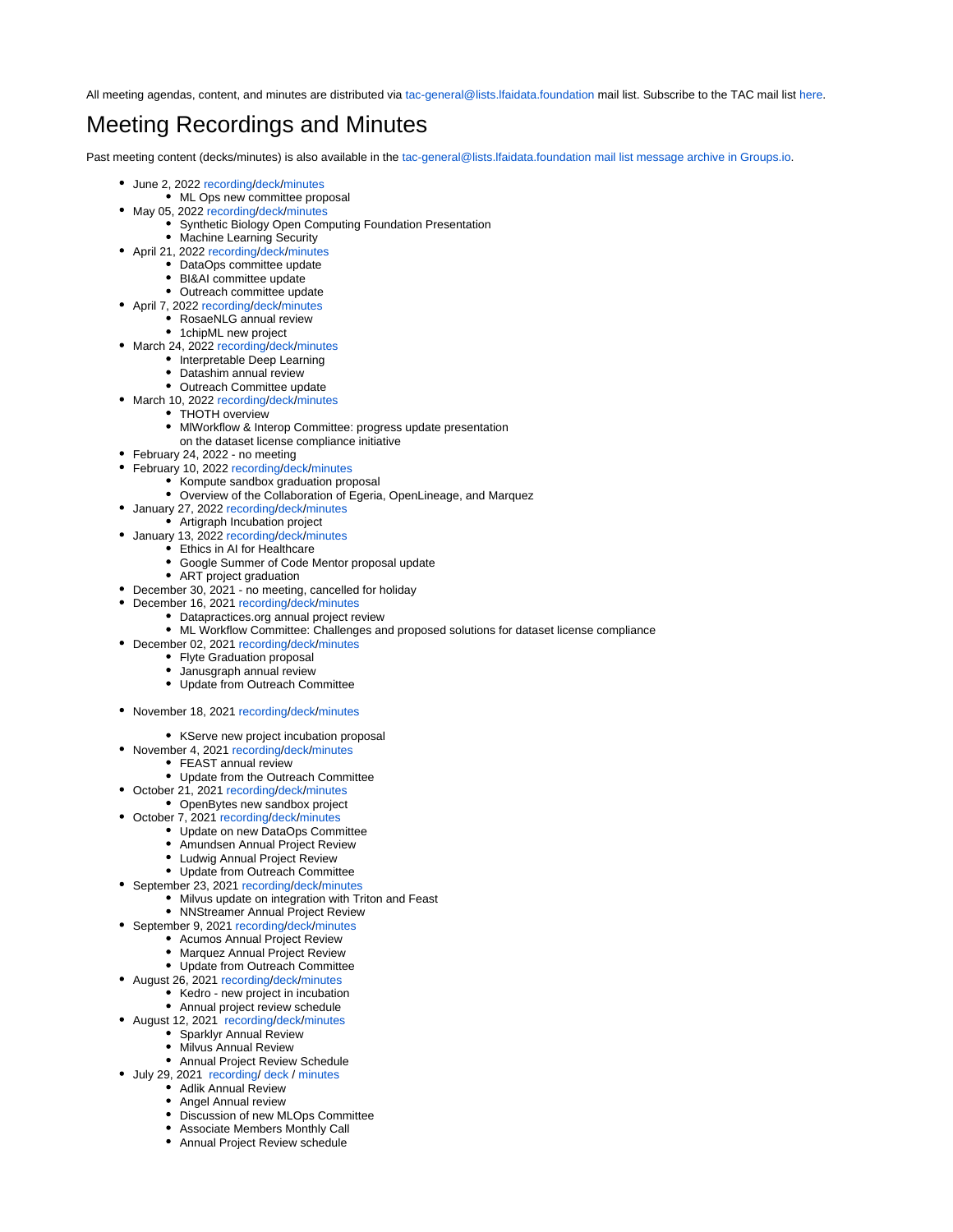- July 15, 2021 [recording/](https://wiki.lfaidata.foundation/download/attachments/7733341/GMT20210715-131225_Recording_3812x1596.mp4?version=1&modificationDate=1626380341000&api=v2) [deck /](https://wiki.lfaidata.foundation/download/attachments/7733341/July%2015%2C%202021_LF%20AI%20TAC%20Deck.pdf?version=1&modificationDate=1626379617000&api=v2) minutes
	- TonY presentation Incubation project
	- EDL Annual Project Review
	- Annual Project Review schedule
- June 17, 2021 [recording](https://wiki.lfaidata.foundation/download/attachments/7733341/GMT20210617-130357_Recording_3840x2160.mp4?version=1&modificationDate=1623959989000&api=v2) / [deck](https://wiki.lfaidata.foundation/download/attachments/7733341/June%2017%2C%202021_LF%20AI%20TAC%20Deck.pdf?version=1&modificationDate=1623961853000&api=v2) / [minutes](https://wiki.lfaidata.foundation/download/attachments/7733341/June%2017th%202021_LFAIDATA%20TAC%20Minutes%20Distribution%20DRAFT.pdf?version=1&modificationDate=1623961892000&api=v2)
	- $\bullet$  Invited Presentation GSI Technologies
	- MLOps Committee Proposal [\(updated deck](https://wiki.lfaidata.foundation/download/attachments/7733341/20210617%20Saishruthi_Swaminathan%20MLOps_Final_Presentation.pdf?version=1&modificationDate=1623961938000&api=v2))
	- TAC Chair election, Annual Project Review schedule
- June 3, 2021 [recording](https://wiki.lfaidata.foundation/download/attachments/7733341/GMT20210603-130116_Recording.mp4?version=1&modificationDate=1622742129000&api=v2)/ [deck](https://wiki.lfaidata.foundation/download/attachments/7733341/June%203%2C%202021_LF%20AI%20TAC%20Deck.pdf?version=1&modificationDate=1622742180000&api=v2) / [minutes](https://wiki.lfaidata.foundation/download/attachments/7733341/June%203rd%202021_LFAIDATA%20TAC%20Minutes%20Distribution%20DRAFT.pdf?version=1&modificationDate=1622742212000&api=v2)
	- Milvus graduation proposal
	- KOSA.AI invited presentation
	- TAC Chair election, Badging for Projects, Annual Project Review schedule
- May 20, 2021 [recording](https://wiki.lfaidata.foundation/download/attachments/7733341/Recording%20GMT20210520-130200_Recording_1920x1120.mp4?version=1&modificationDate=1621523363000&api=v2) / [deck](https://wiki.lfaidata.foundation/download/attachments/7733341/May%2020%2C%202021_LF%20AI%20TAC%20Deck.pdf?version=2&modificationDate=1621523448000&api=v2) / [minutes](https://wiki.lfaidata.foundation/download/attachments/7733341/May%2020th%202021_LFAIDATA%20TAC%20Minutes%20Distribution%20DRAFT.pdf?version=1&modificationDate=1621523486000&api=v2)
	- Open Lineage sandbox proposal
	- ONNX annual project review
	- TAC Chairperson Election Call for Nominations
	- Annual Project Review Schedule
- May 6, 2021 [recording](https://wiki.lfaidata.foundation/download/attachments/7733341/Recording%20GMT20210506-130145_Recording_3840x2160.mp4?version=1&modificationDate=1620316693000&api=v2) / [deck](https://wiki.lfaidata.foundation/download/attachments/7733341/May%206%2C%202021_LF%20AI%20TAC%20Deck.pdf?version=2&modificationDate=1620316765000&api=v2) / [minutes](https://wiki.lfaidata.foundation/download/attachments/7733341/May%206th%2C%202021_LFAIDATA%20TAC%20Minutes%20Distribution%20DRAFT%20copy.pdf?version=1&modificationDate=1620316799000&api=v2)
	- ML eXchange (MLX) sandbox proposal
	- Vulcan Kompute sandbox proposal
- April 22, 2021 [recording](https://wiki.lfaidata.foundation/download/attachments/7733341/zoom_0.mp4?version=2&modificationDate=1619106254000&api=v2) / [deck](https://wiki.lfaidata.foundation/download/attachments/7733341/April%2022%2C%202021_LF%20AI%20TAC%20Deck.pdf?version=1&modificationDate=1619125729000&api=v2) / [minutes](https://wiki.lfaidata.foundation/download/attachments/7733341/April%2022nd%2C%202021_LFAIDATA%20TAC%20Minutes%20Distribution%20DRAFT.pdf?version=1&modificationDate=1619127374000&api=v2)
	- Egeria annual project review
	- OpenDS4All annual project review
	- CI WG update on survey and next steps
- April 8, 2021 [recording](https://wiki.lfaidata.foundation/download/attachments/7733341/Recording%20GMT20210408-130513_Recording_1760x900.mp4?version=1&modificationDate=1617894609000&api=v2) / [deck](https://wiki.lfaidata.foundation/download/attachments/7733341/April%208%2C%202021_LF%20AI%20TAC%20Deck.pdf?version=3&modificationDate=1617894663000&api=v2) / [minutes](https://wiki.lfaidata.foundation/download/attachments/7733341/April%208th%2C%202021_LFAIDATA%20TAC%20Minutes%20Distribution%20DRAFT.pdf?version=1&modificationDate=1617894710000&api=v2)
	- Jina AI invited presentation
- March 25, 2021 [recording](https://wiki.lfaidata.foundation/download/attachments/7733341/recording%20GMT20210325-130238_Recording_1920x1080.mp4?version=1&modificationDate=1616772310000&api=v2)/ [deck](https://wiki.lfaidata.foundation/download/attachments/7733341/March%2025%2C%202021_LF%20AI%20TAC%20Deck.pdf?version=1&modificationDate=1616590543000&api=v2) / [minutes](https://wiki.lfaidata.foundation/download/attachments/7733341/March%2025th%2C%202021_LFAIDATA%20TAC%20Minutes%20Distribution%20DRAFT.pdf?version=1&modificationDate=1616772358000&api=v2)
- Substra Framework incubation proposal
- March 11, 2021 [recording](https://wiki.lfaidata.foundation/download/attachments/7733341/Recording%20GMT20210311-140545_LF-AI-TAC-_2048x1280.mp4?version=1&modificationDate=1615506958000&api=v2)/ [deck](https://wiki.lfaidata.foundation/download/attachments/7733341/March%2011%2C%202021_LF%20AI%20TAC%20Deck%282%29.pdf?version=1&modificationDate=1615506874000&api=v2) / [minutes](https://wiki.lfaidata.foundation/download/attachments/7733341/March%2011th%2C%202021_LFAIDATA%20TAC%20Minutes%20Distribution%20DRAFT.pdf?version=1&modificationDate=1615506825000&api=v2)
	- RosaeNLG sandbox project proposal
	- Elyra/AI invited presentation
	- Annual project review initial discuss [template](https://docs.google.com/presentation/d/1CcEf7DyXoobLMtt7Tdbu7f9L6xSUw6seBBoKbGvoqy0/edit?usp=sharing)
- February 25, 2021 [recording](https://wiki.lfaidata.foundation/download/attachments/7733341/Feb_25%20Recording%20TAC_Feb25%20GMT20210225-140318_LF-AI-TAC-_1920x1416.mp4?version=1&modificationDate=1614266916000&api=v2) / [deck](https://wiki.lfaidata.foundation/download/attachments/7733341/February%2025%2C%202021_LF%20AI%20TAC%20Deck.pdf?version=1&modificationDate=1614021188000&api=v2) / [minutes](https://wiki.lfaidata.foundation/download/attachments/7733341/February%2025th%2C%202021_LFAIDATA%20TAC%20Minutes%20Distribution%20DRAFT.pdf?version=1&modificationDate=1614265824000&api=v2)
- Flyte incubation project proposal
- February 11, 2021 [recording](https://wiki.lfaidata.foundation/download/attachments/7733341/Recording%20TAC_LFAIDATA%20GMT20210211-140358_LF-AI-TAC-_1920x1004.mp4?version=1&modificationDate=1613059395000&api=v2) / [deck](https://wiki.lfaidata.foundation/download/attachments/7733341/February%2011%2C%202021_LF%20AI%20TAC%20Deck.pdf?version=2&modificationDate=1613059464000&api=v2) / [minutes](https://wiki.lfaidata.foundation/download/attachments/7733341/February%2011th%2C%202021_LFAIDATA%20TAC%20Minutes%20Distribution%20DRAFT.pdf?version=1&modificationDate=1613059502000&api=v2)
	- Invited Talk: Egeria CI Build and Release
		- Invited Talk: Mentorships
- January 28, 2021 [recording](https://wiki.lfaidata.foundation/download/attachments/7733341/Recording%20GMT20210128-140236_LF-AI-TAC-_2560x1080.mp4?version=1&modificationDate=1612111561000&api=v2) / [deck](https://wiki.lfaidata.foundation/download/attachments/7733341/January%2028%2C%202021_LF%20AI%20TAC%20Deck.pdf?version=1&modificationDate=1612111410000&api=v2) / [minutes](https://wiki.lfaidata.foundation/download/attachments/7733341/January%2028th%2C%202021_LFAIDATA%20TAC%20Minutes%20Distribution%20DRAFT.pdf?version=1&modificationDate=1612111371000&api=v2)
	- Projects Lifecycle Stages vote [proposal document](https://wiki.lfaidata.foundation/download/attachments/7733341/LF%20AI%20%26%20Data%20Foundation%20Project%20Lifecycle%20Document%20November%202020%20DRAFT.pdf?version=1&modificationDate=1610632068000&api=v2)
	- Invited Talk: Sedna KubeEdge SIG AI
	- Invited Talk: Cloud Information Model
	- Welcome new members: General VMWare, Associate Galgothia U (India)
- January 14, 2021 [recording](https://wiki.lfaidata.foundation/download/attachments/7733341/GMT20210114-140253_LF-AI-TAC-_1920x1080.mp4?version=1&modificationDate=1610642925000&api=v2) / [deck](https://wiki.lfaidata.foundation/download/attachments/7733341/January%2014%2C%202021_LF%20AI%20TAC%20Deck.pdf?version=1&modificationDate=1610631576000&api=v2) / [minutes](https://wiki.lfaidata.foundation/download/attachments/7733341/January%2014th%2C%202020_LF%20AI%20TAC%20Minutes%20Distribution%20DRAFT.pdf?version=1&modificationDate=1610643153000&api=v2)
	- Datashim (formerly Data Lifecycle Management) incubation project proposal
		- Project Lifecycle Stages [proposal document](https://wiki.lfaidata.foundation/download/attachments/7733341/LF%20AI%20%26%20Data%20Foundation%20Project%20Lifecycle%20Document%20November%202020%20DRAFT.pdf?version=1&modificationDate=1610632068000&api=v2)
	- Welcome new associate member U Washington Tacoma
- December 17, 2020 [recording](https://wiki.lfaidata.foundation/download/attachments/7733341/Recording%20TAC%2020201217%20Pyro%20Grad%20GMT20201217-140258_LF-AI-TAC-_1920x1080.mp4?version=1&modificationDate=1608219409000&api=v2) / [deck](https://wiki.lfaidata.foundation/download/attachments/7733341/December%2017%2C%202020_LF%20AI%20TAC%20Deck%281%29.pdf?version=1&modificationDate=1608212328000&api=v2) / [minutes](https://wiki.lfaidata.foundation/download/attachments/7733341/December%2017th%2C%202020_LF%20AI%20TAC%20Minutes%20Distribution%20DRAFT%20copy.pdf?version=1&modificationDate=1608219506000&api=v2)
	- Pyro graduation project proposal
	- XPrize invited presentation
- IT Update on new security services invited presentation
- December 3, 2020 [recording](https://wiki.lfaidata.foundation/download/attachments/7733341/Recording%20TAC%20GMT20201203-140256_LF-AI-TAC-_3840x2160.mp4?version=1&modificationDate=1607092096000&api=v2) / [deck](https://wiki.lfaidata.foundation/download/attachments/7733341/December%203%2C%202020_LF%20AI%20TAC%20Deck.pdf?version=2&modificationDate=1606864208000&api=v2) / [minutes](https://wiki.lfaidata.foundation/download/attachments/7733341/December%203rd%2C%202020_LF%20AI%20TAC%20Minutes%20Distribution%20FINAL.pdf?version=1&modificationDate=1607092391000&api=v2)
	- JanusGraph incubation project proposal approved
	- RosaeNLG invited project presentations
	- Also reviewed 2021 pipeline, and 2020 progress
- November 19, 2020 [recording](https://wiki.lfaidata.foundation/download/attachments/7733341/GMT20201119-140233_LF-AI-TAC-_3440x1440.mp4?version=1&modificationDate=1606093724000&api=v2) / [deck](https://wiki.lfaidata.foundation/download/attachments/7733341/November%2019%2C%202020_LF%20AI%20TAC%20Deck.pdf?version=1&modificationDate=1606094825000&api=v2) [/minutes](https://wiki.lfaidata.foundation/download/attachments/7733341/November%2019th%2C%202020_LF%20AI%20TAC%20Minutes%20Distribution%20%20FINAL.pdf?version=1&modificationDate=1606756022000&api=v2)
	- Invited courseware related projects/activities
		- OpenDS4All
		- DataPractices.org
		- edX Ethics AI Video
- November 5, 2020 [recording/](https://wiki.lfaidata.foundation/download/attachments/7733341/Recording%20GMT20201105-140439_LF-AI-TAC-_3440x1440.mp4?version=1&modificationDate=1604593669000&api=v2) [deck](https://wiki.lfaidata.foundation/download/attachments/7733341/November%205%2C%202020_LF%20AI%20TAC%20Deck%282%29.pdf?version=1&modificationDate=1604497702000&api=v2) / [minutes](https://wiki.lfaidata.foundation/download/attachments/7733341/November%205%2C%202020_LF%20AI%20TAC%20Minutes%20Distribution%20FINAL%20v3.pdf?version=1&modificationDate=1604596891000&api=v2)
- DataPractices.org Incubation Project Proposal
	- Kubeflow-on-Premise Invited Presentation
- October 22, 2020 [recording](https://wiki.lfaidata.foundation/download/attachments/7733341/Recording%20LFAI_TC%20GMT20201022-130316_LF-AI-TAC-_2560x1440.mp4?version=1&modificationDate=1603382795000&api=v2) / [deck](https://wiki.lfaidata.foundation/download/attachments/7733341/October%2022%2C%202020_LF%20AI%20TAC%20Deck.pdf?version=1&modificationDate=1603382847000&api=v2) / [minutes](https://wiki.lfaidata.foundation/download/attachments/7733341/October%2022%2C%202020_LF%20AI%20TAC%20Minutes%20Distribution%20FINAL.pdf?version=1&modificationDate=1603382899000&api=v2)
	- Invited Presentations
		- Open Lineage Julien Le Dem (Datakins)
		- IDA Open Source Effort Param Singh (Salesforce), Maryia Rakina (IBM)
- October 8, 2020 [recording](https://wiki.lfaidata.foundation/download/attachments/7733341/Recording%2020201008-130440_LF-AI-TAC-_1920x1080.mp4?version=1&modificationDate=1602174928000&api=v2) / [deck](https://wiki.lfaidata.foundation/download/attachments/7733341/October%208%2C%202020_LF%20AI%20TAC%20Deck.pdf?version=1&modificationDate=1602079064000&api=v2) / [minutes](https://wiki.lfaidata.foundation/download/attachments/7733341/October%208%2C%202020_LF%20AI%20TAC%20Minutes%20Distribution.pdf?version=1&modificationDate=1602175372000&api=v2)
	- Invited Trusted AI Presentations
		- Adversarial Robustness Toolbox
		- AI Fairness 360
		- AI Explainability 360
- September 24, 2020 [recording](https://wiki.lfaidata.foundation/download/attachments/7733341/20200924%20LF%20AI%20TAC%20FEAST%20and%20ODPI%20September%2024%2C%202020%20zoom_0.mp4?version=1&modificationDate=1600964931000&api=v2) / [deck](https://wiki.lfaidata.foundation/download/attachments/7733341/September%2024%2C%202020_LF%20AI%20TAC%20Deck%202.pptx?version=1&modificationDate=1600950661000&api=v2) / [minutes](https://wiki.lfaidata.foundation/download/attachments/7733341/September%2024%2C%202020_LF%20AI%20TAC%20Minutes%20Distribution%20Draft.docx?version=1&modificationDate=1600963278000&api=v2)
	- FEAST Project Incubation Project Proposals
	- ODPi Presentations
		- Egeria Project Graduation Proposal
		- OpenDS4All Project Incubation Proposal
		- BI & AI Committee Presentation
- September 10, 2020 [recording](https://wiki.lfaidata.foundation/download/attachments/7733341/LFAI%20TAC%2020200910%20zoom_0.mp4?version=1&modificationDate=1599747918000&api=v2) / [deck](https://wiki.lfaidata.foundation/download/attachments/7733341/September%2010%2C%202020_LF%20AI%20TAC%20Deck%20-%20updated.pdf?version=1&modificationDate=1599741898000&api=v2) / [minutes](https://wiki.lfaidata.foundation/download/attachments/7733341/September%2010%2C%202020_LF%20AI%20TAC%20Minutes%20Distribution%20Draft.pdf?version=1&modificationDate=1599747058000&api=v2) • Delta Incubation Proposal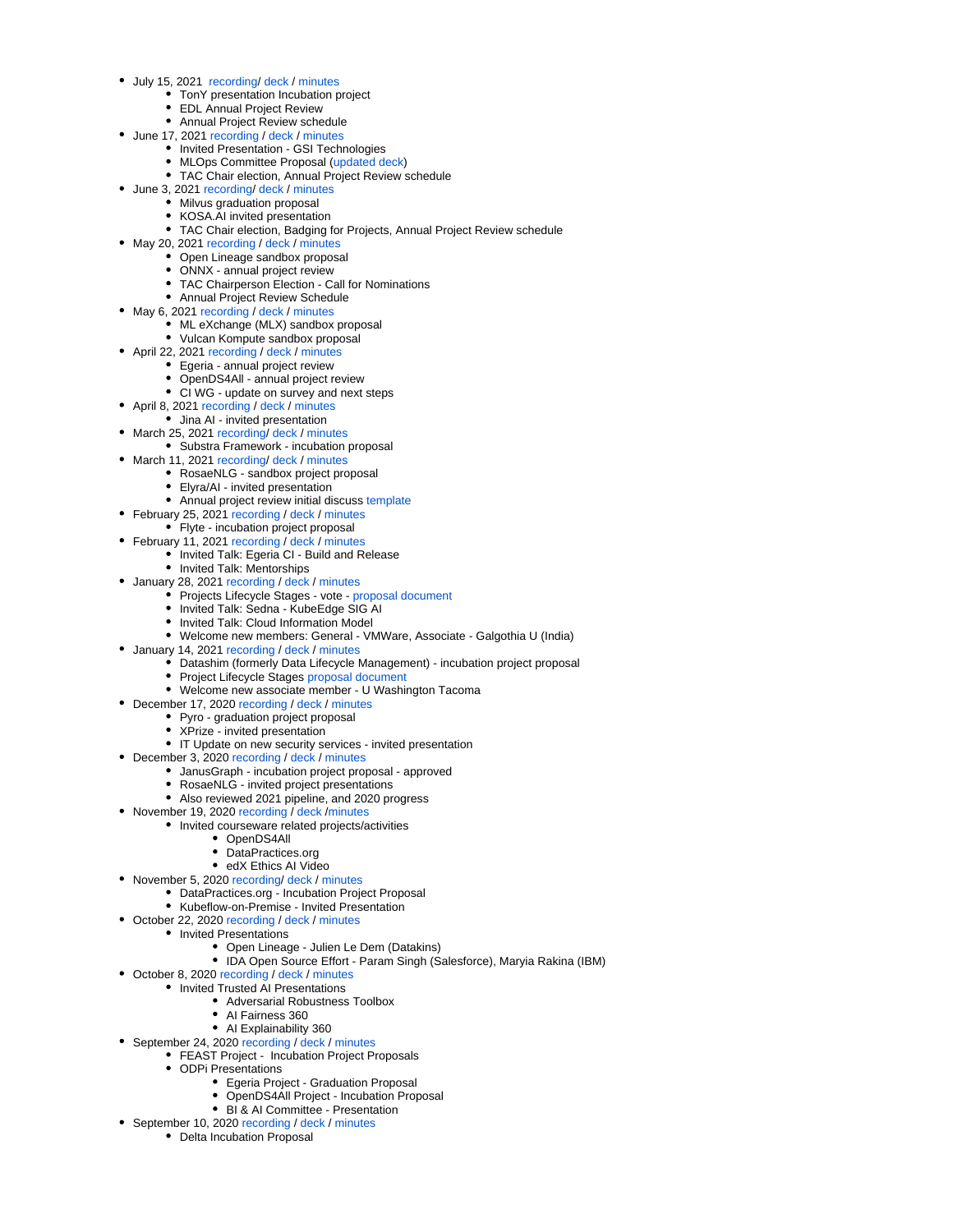- SOAJS Incubation Proposal
- LF AI Updates
- August 27, 2020 [recording](https://wiki.lfaidata.foundation/download/attachments/7733341/20200827%20Jim_Spohrer%20LFAI_TAC%20zoom_0.mp4?version=1&modificationDate=1598545875000&api=v2) / [deck](https://wiki.lfaidata.foundation/download/attachments/7733341/August%2027%2C%202020_LF%20AI%20TAC%20Deck%20v2.pdf?version=1&modificationDate=1598317127000&api=v2) / [minutes](https://wiki.lfaidata.foundation/download/attachments/7733341/August%2027%2C%202020_LF%20AI%20TAC%20Minutes%20Distribution%20Draft.docx?version=1&modificationDate=1598966704000&api=v2)
	- ModelDB
	- OPDi
	- LF AI Updates
	- August 13, 2020 [recording](https://wiki.lfaidata.foundation/download/attachments/7733341/20200813%20LFAI_TAC%20zoom_0.mp4?version=1&modificationDate=1597328425000&api=v2) / [deck](https://wiki.lfaidata.foundation/download/attachments/7733341/August%2013%2C%202020_LF%20AI%20TAC%20Deck%20-%20compressed2.pptx?version=1&modificationDate=1597328521000&api=v2) / [minutes](https://wiki.lfaidata.foundation/download/attachments/7733341/August%2013%2C%202020_LF%20AI%20TAC%20Minutes%20Distribution%20Draft.docx?version=1&modificationDate=1598965465000&api=v2)
		- Horovod Graduation Proposal + TAC Vote
			- **•** Guest Presentation: Didi Delta
	- LF AI Updates
- July 30, 2020 [recording](https://wiki.lfaidata.foundation/download/attachments/7733341/July%2030%2C%202020_LF%20AI%20TAC%20Deck.pdf?version=1&modificationDate=1596118640000&api=v2) / [deck](https://wiki.lfaidata.foundation/download/attachments/7733341/July%2016%2C%202020_LF%20AI%20TAC%20Minutes%20Distribution%20Draft%20.pdf?version=1&modificationDate=1594932851000&api=v2) / [minutes](https://wiki.lfaidata.foundation/download/attachments/7733341/July%2030%2C%202020_LF%20AI%20TAC%20Minutes%20Distribution%20Draft%20.pdf?version=1&modificationDate=1596118638000&api=v2)
	- Amundsen incubation Proposal + TAC Vote
		- LF AI Updates
- July 16, 2020 [recording](https://wiki.lfaidata.foundation/download/attachments/7733341/20200716%20LFAI_TAC%20zoom_0.mp4?version=2&modificationDate=1594931572000&api=v2) / [deck](https://wiki.lfaidata.foundation/download/attachments/7733341/July%2016%2C%202020_LF%20AI%20TAC%20Deck.pdf?version=2&modificationDate=1594932141000&api=v2) / [minutes](https://wiki.lfaidata.foundation/download/attachments/7733341/July%2016%2C%202020_LF%20AI%20TAC%20Minutes%20Distribution%20Draft%20.pdf?version=1&modificationDate=1594932851000&api=v2)
	- Guest Presentation: Mindspore • LF AI Updates
	-
- June 18, 2020 [recording](https://wiki.lfaidata.foundation/download/attachments/7733341/GMT20200618-130227_LF-AI-TAC-_1440x900.mp4?version=1&modificationDate=1592512093000&api=v2) / [deck](https://wiki.lfaidata.foundation/download/attachments/7733341/June%2018%2C%202020_LF%20AI%20TAC%20Deck.pdf?version=2&modificationDate=1592512017000&api=v2) / [minutes](https://wiki.lfaidata.foundation/download/attachments/7733341/June%2018%2C%202020_LF%20AI%20TAC%20Minutes%20Distribution%20Draft%20.pdf?version=1&modificationDate=1592512028000&api=v2) • IBM Trusted AI: Incubation Projects (AIF360 / ART / AIX360) Proposal + TAC Vote
	- Invited Talk: Montreal AI Ethics Institute
	- LF AI Updates
- June 4, 2020 [recording](https://drive.google.com/file/d/1-pD6hmoC1lCQtNlsQsYcTqaiao-S3Va5/view?usp=sharing) / [deck](https://wiki.lfaidata.foundation/download/attachments/7733341/May%2021%2C%202020_LF%20AI%20TAC%20Minutes%20Distribution%20Draft.pdf?version=1&modificationDate=1590070383000&api=v2) / [minutes](https://wiki.lfaidata.foundation/download/attachments/7733341/June%204%2C%202020_LF%20AI%20TAC%20Deck.pdf?version=2&modificationDate=1591280862000&api=v2)
	- Guest Presentations
		- AI for People
			- Ambianic.ai
			- LF AI Updates
- May 21, 2020 [recording](https://wiki.lfaidata.foundation/download/attachments/7733341/May%2021%2C%202020_LF%20AI%20TAC%20Minutes%20Distribution%20Draft.pdf?version=1&modificationDate=1590070383000&api=v2) / [deck](https://wiki.lfaidata.foundation/download/attachments/7733341/May%2021%2C%202020_LF%20AI%20TAC%20Deck.pdf?version=2&modificationDate=1589814173000&api=v2) / [minutes](https://wiki.lfaidata.foundation/download/attachments/7733341/May%2021%2C%202020_LF%20AI%20TAC%20Minutes%20Distribution%20Draft.pdf?version=1&modificationDate=1590070383000&api=v2)
- Snap ML Presentation
	- LF AI Updates
	-
- May 7, 2020 [recording](https://wiki.lfaidata.foundation/download/attachments/7733341/GMT20200507-130350_LF-AI-TAC-_1748x838.mp4?version=1&modificationDate=1588863033000&api=v2) / [deck](https://wiki.lfaidata.foundation/download/attachments/7733341/May%207%2C%202020_LF%20AI%20TAC%20Deck.pdf?version=1&modificationDate=1588600679000&api=v2) / [minutes](https://wiki.lfaidata.foundation/download/attachments/7733341/May%207%2C%202020_LF%20AI%20TAC%20Minutes%20Distribution%20Draft%20.pdf?version=1&modificationDate=1588860163000&api=v2) TAC Chair Election Results
	- Ludwig: Incubation Project Proposal + TAC Vote
		- **[Separate presentation deck](https://wiki.lfaidata.foundation/download/attachments/7733341/Ludwig%20LFAI.pdf?version=1&modificationDate=1588598950000&api=v2)**
	- LF AI Updates
- April 23, 2020 [recording](https://wiki.lfaidata.foundation/download/attachments/7733341/GMT20200423-130353_LF-AI-TAC-_1920x1080.mp4?version=1&modificationDate=1587653338000&api=v2) / [minutes](https://wiki.lfaidata.foundation/download/attachments/7733341/April%2023%2C%202020_LF%20AI%20TAC%20Minutes%20Distribution%20Draft%20.pdf?version=1&modificationDate=1587653185000&api=v2) / [deck](https://wiki.lfaidata.foundation/download/attachments/7733341/April%2023%2C%202020_LF%20AI%20TAC%20Deck_v2.pdf?version=2&modificationDate=1587653162000&api=v2)
	- TAC Chair Nominations Extension
		- TAC Sponsor Discussion
		- ODH Introduction
		- Open Data Initiative
		- LF AI Updates
- April 9, 2020 [recording](https://wiki.lfaidata.foundation/download/attachments/7733341/GMT20200409-130426_LF-AI-TAC-_1680x1050.mp4?version=1&modificationDate=1586449224000&api=v2) / [minutes](https://wiki.lfaidata.foundation/download/attachments/7733341/April%209%2C%202020_LF%20AI%20TAC%20Minutes%20Distribution%20Draft_v2.pdf?version=1&modificationDate=1586525243000&api=v2) / [deck](https://wiki.lfaidata.foundation/download/attachments/7733341/GMT20200326-130418_LF-AI-TAC-_1982x1278.mp4?version=1&modificationDate=1585238529000&api=v2)
	- Interop Committee Proposal
		- TAC Chairperson Election Kickoff
		- Trusted AI Committee Update  $\bullet$
	- LF AI Updates
- March 26, 2020 [recording](https://wiki.lfaidata.foundation/download/attachments/7733341/GMT20200326-130418_LF-AI-TAC-_1982x1278.mp4?version=1&modificationDate=1585238529000&api=v2) / [minutes](https://wiki.lfaidata.foundation/download/attachments/7733341/March%2026%2C%202020_LF%20AI%20TAC%20Minutes%20Distribution%20Draft%20.pdf?version=1&modificationDate=1585238454000&api=v2) / [deck](https://wiki.lfaidata.foundation/download/attachments/7733341/March%2026%2C%202020_LF%20AI%20TAC%20Deck.pdf?version=2&modificationDate=1585238443000&api=v2)
	- Upcoming TAC Chairperson Election
	- ForestFlow: Incubation Project Proposal + TAC Vote
	- LF AI Updates
- March 12, 2020 [recording](https://wiki.lfaidata.foundation/download/attachments/7733341/GMT20200312-130545_LF-AI-TAC-_2406x1366.mp4?version=1&modificationDate=1584027963000&api=v2) / [minutes](https://wiki.lfaidata.foundation/download/attachments/7733341/March%2012%2C%202020_LF%20AI%20TAC%20Minutes%20Distribution%20Draft%20.pdf?version=1&modificationDate=1584027898000&api=v2) / [deck](https://wiki.lfaidata.foundation/download/attachments/7733341/March%2012%2C%202020_LF%20AI%20TAC%20Deck_v2.pdf?version=1&modificationDate=1584019217000&api=v2)
	- Upcoming TAC Chairperson Election
	- NNStreamer: Incubation Project Proposal + TAC Vote
	- LF AI Updates
- February 27, 2020 [recording](https://drive.google.com/file/d/1haON9JvN4YJTO6nPIhpWTIKIt0EAcyhD/view?usp=sharing) / [minutes](https://wiki.lfaidata.foundation/download/attachments/7733341/February%2027%2C%202020_LF%20AI%20TAC%20Minutes%20Distribution%20Draft%20.pdf?version=1&modificationDate=1582816147000&api=v2) / [deck](https://wiki.lfaidata.foundation/download/attachments/7733341/February%2027%2C%202020_LF%20AI%20TAC%20Deck.pdf?version=1&modificationDate=1582556125000&api=v2)
	- Upcoming TAC Chairperson Election
	- Invited Talk: Collective Knowledge (CK) and CodeReef
	- LF AI Updates
- February 13, 2020 [recording](https://drive.google.com/file/d/1tBbHFqGwSoLe27OIoXRjFG6bUsFG7NvH/view?usp=sharing) / [minutes](https://wiki.lfaidata.foundation/download/attachments/7733341/February%2013%2C%202020_LF%20AI%20TAC%20Minutes%20Distribution%20Draft%20.pdf?version=1&modificationDate=1581606330000&api=v2) / [deck](https://wiki.lfaidata.foundation/download/attachments/7733341/February%2013%2C%202020_LF%20AI%20TAC%20Deck_v2.pdf?version=1&modificationDate=1581606344000&api=v2)
	- ITU Global Challenge on AI/ML in 5G Networks
	- Invited Talk: CD.Foundation on MLOps Work
	- LF AI Updates
- January 30, 2020
	- Meeting Cancelled Chinese New Year
	- January 16, 2020 [recording](https://wiki.lfaidata.foundation/download/attachments/7733341/GMT20200116-140506_LF-AI-Foun_1920x1080.mp4?version=1&modificationDate=1579189522000&api=v2) / [minutes](https://wiki.lfaidata.foundation/download/attachments/7733341/January%2016%2C%202020_LF%20AI%20TAC%20Minutes%20Distribution%20Draft%20.pdf?version=1&modificationDate=1579187479000&api=v2) / [deck](https://wiki.lfaidata.foundation/download/attachments/7733341/January%2016%2C%202020_LF%20AI%20TAC%20Deck.pdf?version=1&modificationDate=1582556244000&api=v2)
		- Milvus: Incubation Project Proposal + TAC Vote
		- LF AI Updates
- December 19, 2019 [recording](https://wiki.lfaidata.foundation/download/attachments/7733341/TAC-12192019.mp4?version=1&modificationDate=1576813000000&api=v2) / [minutes](https://wiki.lfaidata.foundation/download/attachments/7733341/December%2019%2C%202019_Technical%20Advisory%20Council%20Minutes%20Distribution%20Draft%20.pdf?version=1&modificationDate=1576813470000&api=v2)
	- Marquez: Incubation Project Proposal + TAC Vote
	- LF AI Updates
- December 5, 2019 [recording](https://wiki.lfaidata.foundation/download/attachments/7733341/TAC-recording-12052019.mp4?version=1&modificationDate=1575560798000&api=v2) / [minutes](https://wiki.lfaidata.foundation/download/attachments/7733341/December%205%2C%202019_Technical%20Advisory%20Council%20Minutes%20Distribution%20Draft%20.pdf?version=1&modificationDate=1575558431000&api=v2)
	- Sparklyr: Incubation Project Proposal + TAC Vote
	- LF AI Updates
- November 21, 2019 [recording](https://wiki.lfaidata.foundation/download/attachments/7733341/GMT20191121-140452_LF-AI-Foun_1920x1080.mp4?version=1&modificationDate=1574372085000&api=v2) / [minutes](https://wiki.lfaidata.foundation/download/attachments/7733341/November%2021%2C%202019_Technical%20Advisory%20Council%20Minutes%20Distribution%20Draft%20.pdf?version=1&modificationDate=1574371965000&api=v2)
	- Angel: Graduation Project Proposal + TAC Vote • LF AI Updates
- October 24, 2019 [recording](https://wiki.lfaidata.foundation/download/attachments/7733341/TAC%2010-24-2019.mp4?version=1&modificationDate=1571926837000&api=v2) / [minutes](https://wiki.lfaidata.foundation/download/attachments/7733341/October%2024%2C%202019_Technical%20Advisory%20Council%20Minutes%20Distribution%20Draft%20.pdf?version=1&modificationDate=1571925564000&api=v2)
	- ONNX: Graduation Project Proposal + TAC Vote LF AI Updates
- October 10, 2019 [recording](https://wiki.lfaidata.foundation/download/attachments/7733341/GMT20191010-131010_LF-AI-Foun_1920x1080.mp4?version=1&modificationDate=1570719891000&api=v2) / [minutes](https://drive.google.com/open?id=1wW1Qe3MdhkkAMyGYJe6jd8h3Z5xb-smO4DdfQxxU28Q)
	- Invited Presentation: TRAINS by [allegro.ai](http://allegro.ai/)